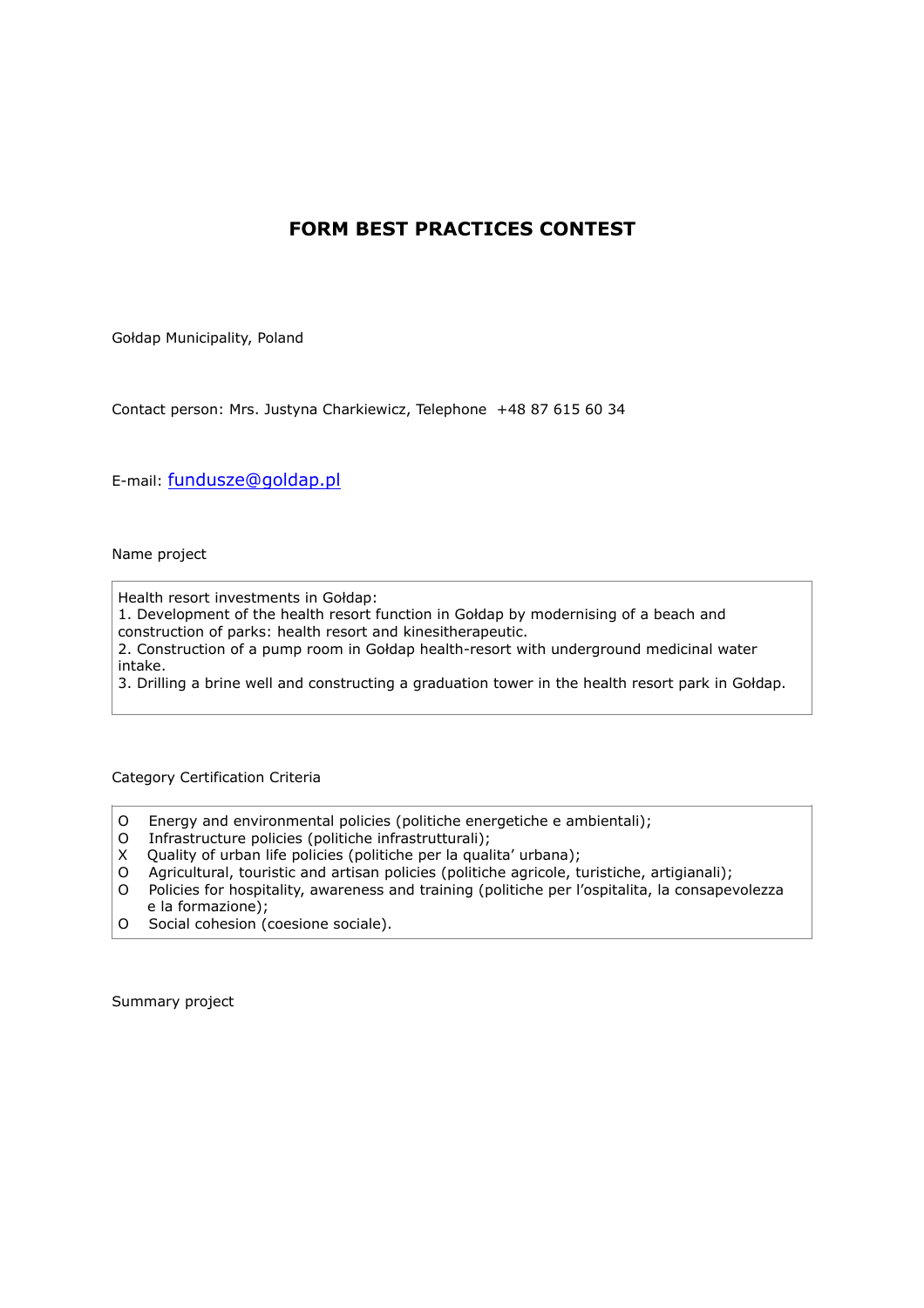Considerable economic and social problems in the period after the political transformation made Gołdap Municipality look for new opportunities for growth. Peripherally located on the edge of Poland, at the border with Kaliningrad Oblast, Gołdap Municipality focused on use of its greatest potential, i.e. outstanding natural qualities, to improve its unfavourable economic and social situation. These qualities include: the cleanest air in Poland, climatic values, therapeutic mud deposits, and underground resources of mineral and medicinal waters, unused to the date of implementation of "health resort projects". In the consequence of local authorities' efforts, in 2000, under a decision of Minister of Health, Gołdap Municipality was granted the status of health resort for treatment of diseases: rheumatologic, orthopaedic and traumatic, lower airways and women's. Gołdap health resort is the only such place in Warmian-Masurian Voivodeship and one of 45 health resorts in Poland. In 2008 a concept of development of the Health Resort District in Gołdap was formulated. The EU funds were acquired for this purpose and as part of the financial perspective 2007-2013 three projects were completed in total. As part of two projects, the land at Gołdap lake was developed by building the health resort district on the basis of local water resources "Zdrój" pump room and Masurian brine graduation towers – the fourth structure of this type in Poland, and the only in Warmia and Masuria. Through another project the land around the pump room and Masurian graduation towers was developed, the town beach was modernised, creating in the result a health resort park at Gołdap lake attractive for recreation and leisure, with motor rehabilitation equipment, a pier, walking paths and bicycle lanes. The town centre of Gołdap was modernised as well, where kinesitherapeutic park was established, having motor rehabilitation equipment, a sun clock, a summer amphitheatre, illuminated colourful fountains and new elements of landscaping.

## Goal project

The main purpose of the investment was to fully utilise natural qualities of the environment of the Municipality to ensure sustainable development of Gołdap and increase wealth of the society. Implementation of the investment was also aimed at developing public health resort infrastructure in the Municipality and expanding the range of treatment services of the health resort. It was assumed that health resort investments will contribute to raising the number of tourists, creating conditions for establishing and growth of new business entities providing services in the sector of tourism and medicine, and therefore, to boosting the number of workplaces in Gołdap and raise standard of living of residents.

Result project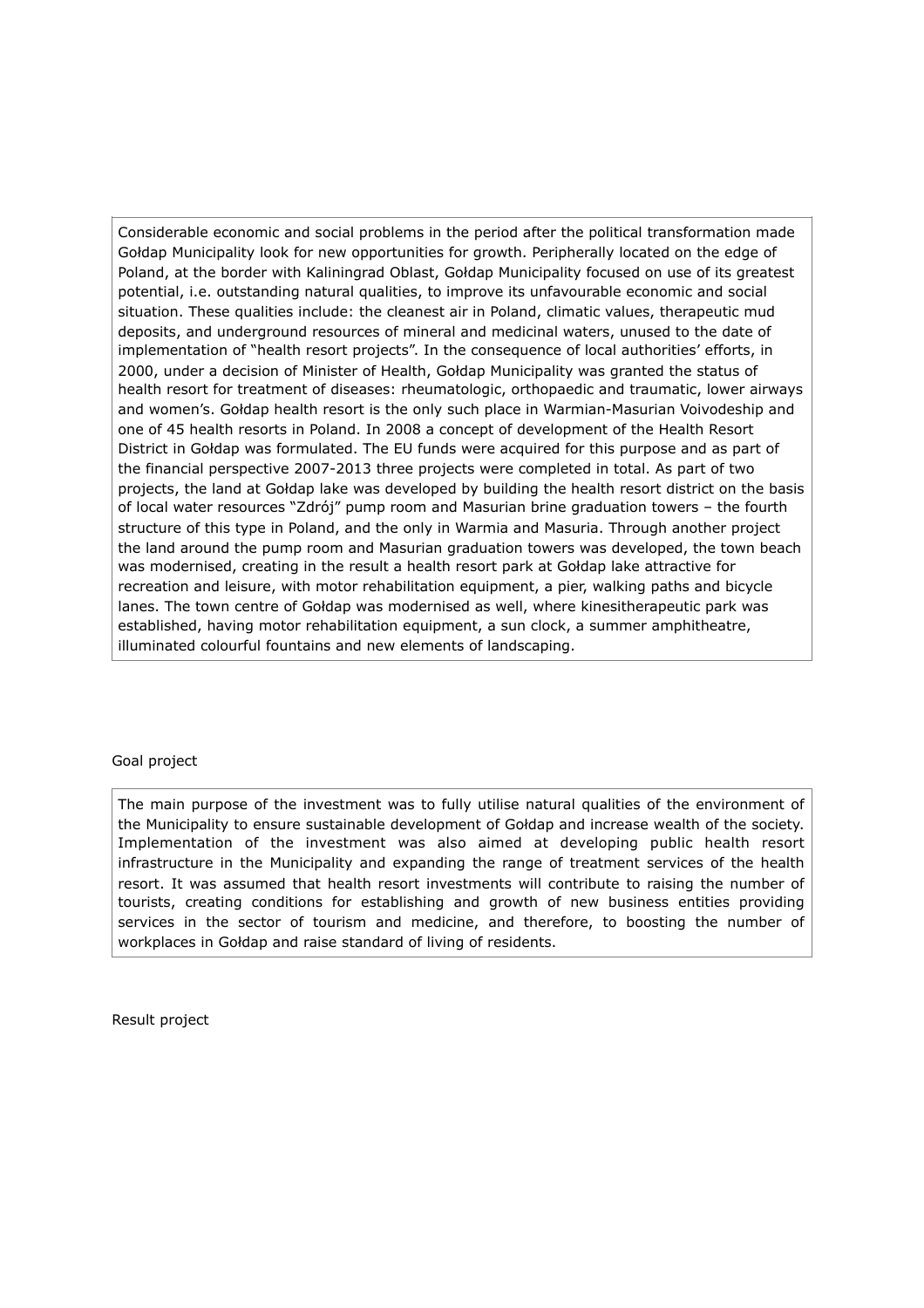The implemented investment greatly improved aesthetics and functionality of urban space. In previously completely unavailable to residents, clients and tourists and neglected area at Gołdap lake an attractive health resort park was erected which consists of: "Zdrój" pump room, Masurian Brine Graduation Towers, a pier, a modernised town beach, walking paths and bicycle lanes. The town centre was modernised as well (a summer amphitheatre, illuminated colourful fountains, a sun clock, motor rehabilitation equipment, new landscape design) – giving it an additional function – health resort. An attractively developed area became an excellent space for holding cultural, sport and recreation events which appeal to clients, tourists and residents themselves, enlivening the only health resort town in Warmia and Masuria.

The carried out investments contributed to improving the standard of living of the residents who on the one hand are able to use new attractions, and on the other new workplaces were created (8 new workplaces directly in the result of the aforementioned projects). The carried out health resort investment projects made Gołdap a perfect place for investors from the medical and tourist service industry, interested in investing in sanatoriums, hotels and boarding houses with spa and wellness services. Gołdap offers future investors over a dozen of hectares of land at Gołdap lake, in the area of health resort protection, fitted out with full technical infrastructure. Furthermore, Gołdap is open to those willing to make investments on the basis of local resources in: mineral and treatment water plant and production of cosmetics made of therapeutic mud. The investment carried out by Gołdap Municipality has already inspired local entrepreneurs to new investments. New facilities providing services in the tourism sector were built, such as: a restaurant serving delicacies of the regional cuisine from the Polish-Russian border or the first in the municipality

4-star hotel with spa and wellness services, and the existing companies expanded their range of tourist and other services. The health resort potential of Gołdap became a significant asset in economic development of the region. The implemented investments enriched the range of treatment services of Gołdap Health Resort. In 2013 Minister of Health granted 3 new treatment areas to Gołdap Health Resort (cardiologic diseases and hypertension, nervous system and digestive system diseases). Therefore, the investment allowed to expand the range of tourist services as well as promote health resort tourism which does not depend on time of year, prolonging the season of Warmian-Masurian Voivodeship. The above mentioned investments increased significance of Gołdap and Warmian-Masurian Voivodeship for tourists in Poland as Gołdap Health Resort is the only town with such a wide range of treatment services and infrastructure prepared for this purpose in Warmia and Masuria. More and more clients and tourists, especially from Russia and Lithuania, come to Gołdap.

Finance (costs and benefits)